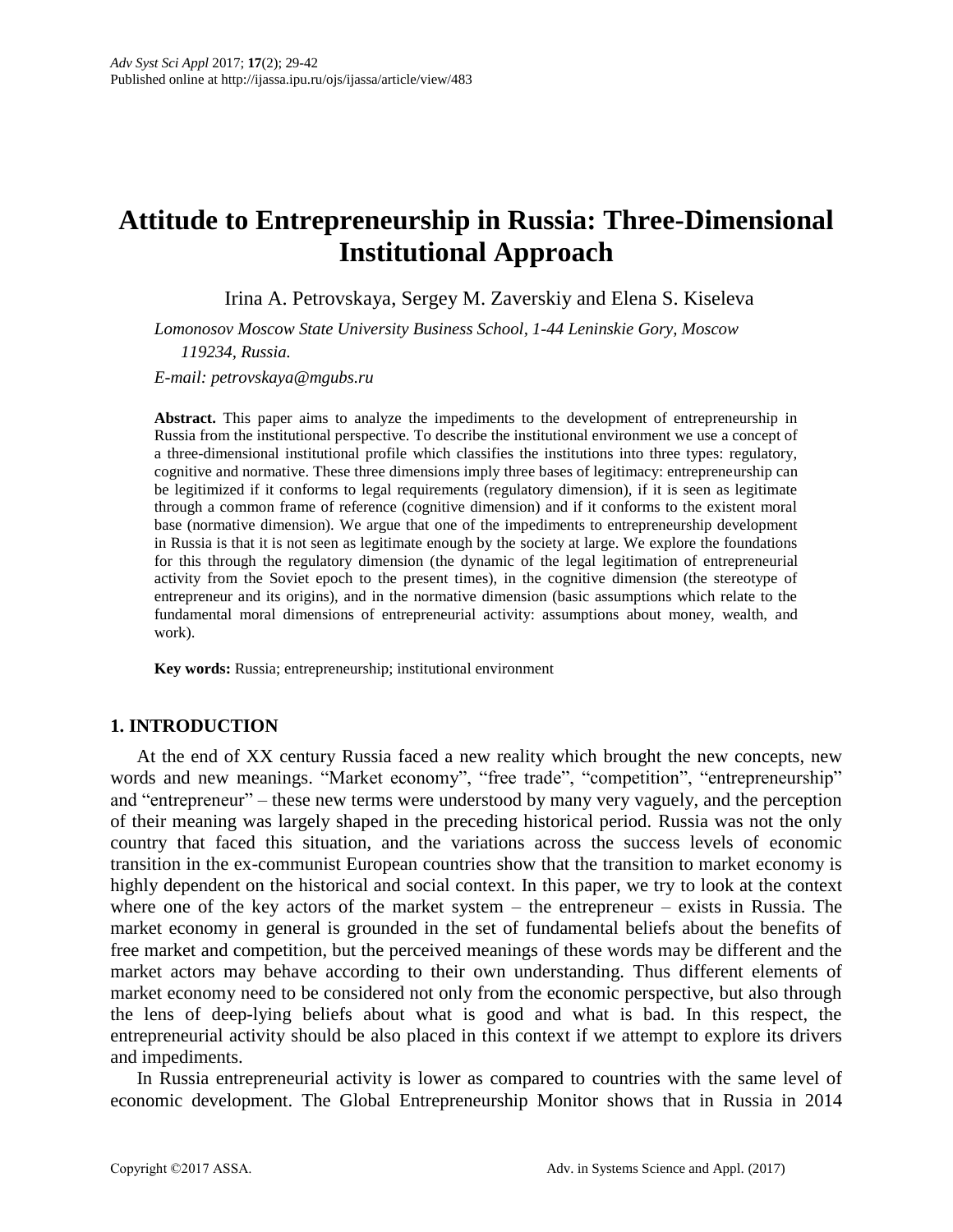(latest available data) entrepreneurial activity measured as a share of population at ages 18-64 who are early-stage or established entrepreneurs was 8,6%, while for instance in Argentina it was 25,5%, in Brazil – 34,3%, in Slovakia – 18,7%, in Poland – 16,5% [1]. Since entrepreneurial activity is one of the contributors to economic performance, the issue of what aids or impedes entrepreneurship has received much attention. We approach this issue from the institutional perspective [2] which implies that the level of entrepreneurial activity in a country is influenced by its institutional environment. North [2] defines institutions as formal and informal rules of the game in a society; they act as constraints and guidelines for human behavior, and their main role is to reduce uncertainty in human interaction. North's definition of institutions is a very broad one, and consequently the research on entrepreneurship and institutions adopts multiple and varying views of what institutions are. One stream of research focuses on formal institutions and economic environment, such as secure property rights [3]. Another stream of research focuses on culture [4-6] and is largely based on the models for cross-cultural comparison such as developed by Hofstede [7] and Inglehart [8]. However, the complexity of the issue calls for the broader framework for its analysis. Therefore in this paper we will employ a concept of a threedimensional institutional profile [9], which follows Scott's concept of institutional pillars [10] and allows for analyzing country institutional environment in the context of entrepreneurship [11]. The concept of a three-dimensional institutional profile classifies the institutions into three types: regulatory (laws), cognitive (cognitive categories) and normative (values, beliefs and other culture-related notions), and therefore makes it possible to encompass a variety of institutions, including both formal and informal.

The existent institutional research on entrepreneurship mostly focuses on how institutions influence entrepreneurial activity [12]. However, the focus of the present study is not on how institutions influence entrepreneurial activity per se, but the perception of entrepreneur and entrepreneurship in the society. Following Etzioni's concept of legitimation of entrepreneurship [13], we argue that one of the impediments to entrepreneurship development in Russia is that it is not seen as legitimate enough by the society at large. The notion that negative attitude to entrepreneurship affects its development in Russia is voiced largely by business experts [14]. However, this issue didn't receive sufficient coverage in the academic research. This paper aims to address this gap.

## **2. THREE-DIMENSIONAL INSTITUTIONAL PROFILE AS THE LEGITIMATION FRAMEWORK**

Etzioni [13] argues that the legitimacy of entrepreneurship in a society is a key factor that determines the level of entrepreneurship: "The extent to which entrepreneurship is legitimate, the demand for it is higher; the supply of entrepreneurship is higher; and more resources are allocated to the entrepreneurial function". Legitimacy is defined as a "generalized perception or assumption that the actions of an entity are desirable, proper, or appropriate within some socially constructed system of norms, values, beliefs, and definitions" [15]. Accordingly, legitimation occurs through placing a phenomena within a framework through which it is viewed as right and proper [16].

The three dimensions of the institutional profile imply three bases of legitimacy [10,17]. Entrepreneurship can be legitimized if it conforms to legal requirements (regulatory dimension), if it is seen as legitimate through a common frame of reference (cognitive dimension) and if it conforms to the existent moral base (normative dimension). In order to explore these sources of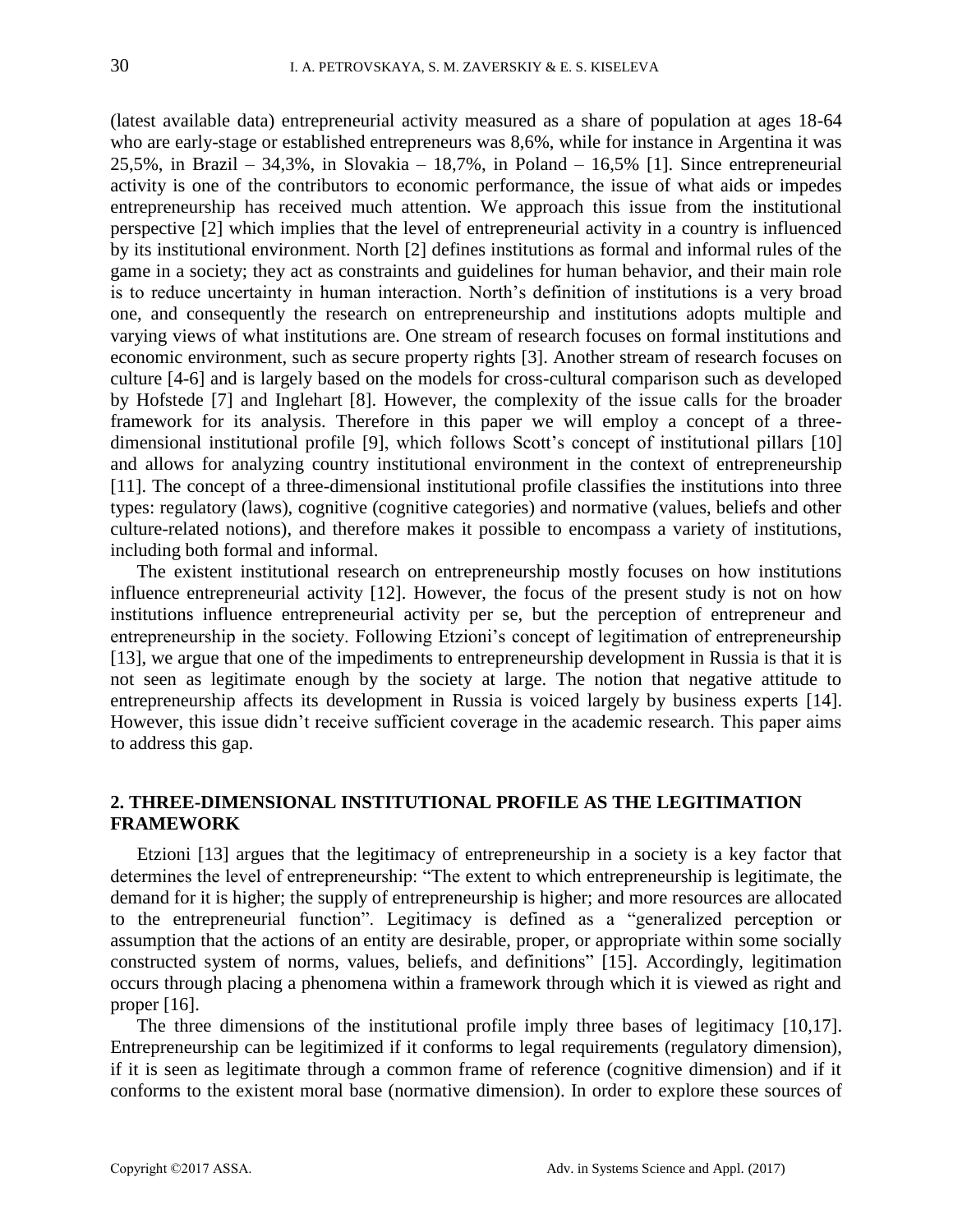legitimation, it is necessary to specify the contents of each dimension of the institutional profile. Since the set of regulatory, cognitive and normative institutions within the institutional profile is issue-based [9], this implies that the contents of each dimension are defined by researchers according to the specifics of their study, and such is indeed the case [11,18-21]. Adapting this framework to the aims of our research, we will specify the contents of each dimension as follows.

The **regulatory** component includes the "existing laws and rules in a particular national environment that promote certain types of behaviors and restrict others" [9]. As the detailed revision of the Russian legislation is not the aim of this paper, within this dimension we will focus on the two specific points: the dynamics of the legal legitimation of entrepreneurial activity from the Soviet epoch to the present times, and the policy statements made by the authorities regarding the current attitude to business legitimation.

The **cognitive** component in the context of entrepreneurship was defined as "the widely shared social knowledge and cognitive categories (for instance, schemata, stereotypes) used by the people in a given country that influence the way a particular phenomenon is categorized and interpreted" [9]. Following this broad definition, we will focus specifically on the stereotypes. Stereotypes are psychological representations of the characteristics of people that belong to particular groups which serve as aids to cognition by simplifying the person perception process [22]. Consequently, in our study of this component of the institutional environment we will focus on the stereotype of entrepreneur defined as a set of widely-shared beliefs about his or her personal attributes and qualities.

The **normative** dimension of the institutional environment reflects the values, beliefs, norms, and assumptions about human nature and human behavior held by the individuals in a given country [9]. The research on connection between values and various dimensions of entrepreneurial phenomena is extensive [4-6] and includes Russian culture as well [23,24]. As mentioned above, this stream of research is mostly based on the models for cross-cultural comparison such as developed by Hofstede [7], Inglehart [8] and Schwartz [25]. The application of these frameworks to the Russian culture was researched by many authors [26-30], so we do not see the need to further explore this perspective. Instead, we will build our discussion of the normative dimension around the concept of basic assumptions. Trompenaars and Hampden-Turner [31] and Schein [32] place the basic assumptions at the deepest layer of culture. Schein [32] argues that when value leads to a certain behavior which solves the problem, it is transformed into "underlying assumption about how things really are". These are assumptions about relationship to environment, nature of reality, time and space, nature of human nature, nature of human activity, and nature of human relationships – a classification very similar to the value orientations of Kluckhohn and Strodtbeck [33]. Trompenaars and Hampden-Turner [31] describe basic assumption as "absolute presupposition about life", "what is taken for granted, unquestioned reality". There is no clear boundary in the existing literature between values and basic assumptions. However, since the domain of values rests mostly with cross-cultural research on entrepreneurship (etic approach), for the study of the meanings implicit to the Russian culture we will employ the emic approach [34] and use the term "basic assumption" to avoid conceptual confusion.

In view of our focus on entrepreneurship, we will discuss the assumptions which relate to the fundamental moral dimensions of entrepreneurial activity: assumptions about money and wealth, and about work as a means to acquire it. The rationale behind this set of assumptions lies in the notion of entrepreneurship and business. In essence, entrepreneurial behavior is aimed at profit generation [35] – the same can be said about business behavior in general. Therefore the concept of money becomes central to the discussion of legitimation of entrepreneurship: if money-seeking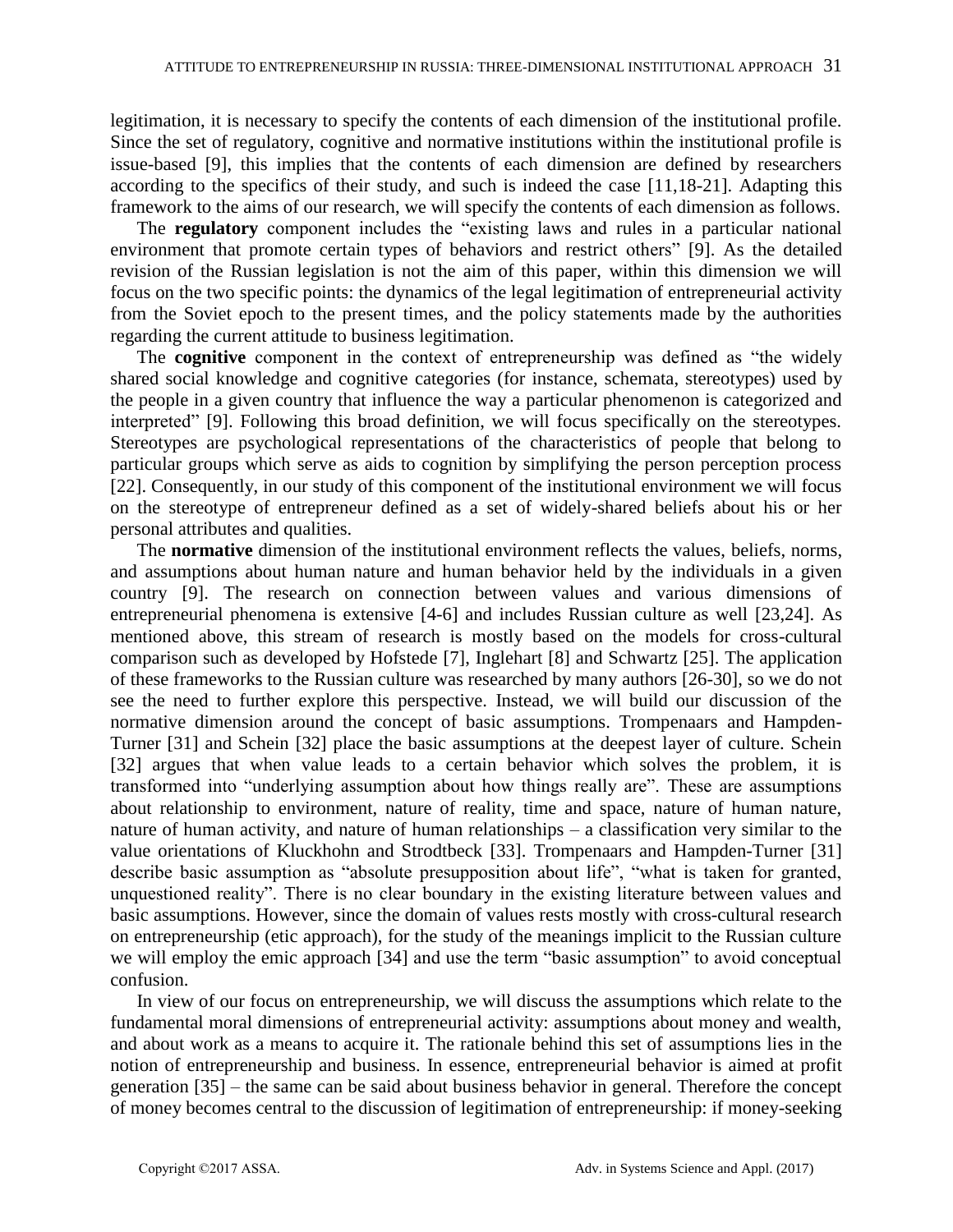is encouraged in the specific culture, we may expect that the activity aimed at acquisition of money will be legitimized. The important point here is that money is not just the medium of exchange – it is a symbol imbued with meaning [36]; Money and wealth signify deepseated and complex values [37]. The idea that fundamental assumptions about the morality of striving for profit and wealth accumulation, as well as work ethic are connected to the entrepreneurial activity can be traced back to Weber [4]. Therefore the assumptions about money, wealth and work will be the focal point of our discussion of the normative dimension of the legitimation of entrepreneurship.

Finally, we need to add a caveat that the three institutional dimensions of legitimation are in interplay. The interaction of normative and regulatory components was demonstrated by Edelman [38], of cognitive and normative dimensions – by Aldrich & Fiol [39]. Cognitive dimension may interact with the regulatory one  $-$  e.g. the way of treating entrepreneurs as criminals can lead to the creation of the cognitive scheme that implies that entrepreneurs are indeed criminals. Although for the purposes of the present study we will draw boundaries between the different components of the institutional profile, it is nevertheless important to keep in mind that they do not exist separately from each other.

## **3. ATTITUDE TO ENTREPRENEURSHIP IN THE SOCIETY**

Attitudes to entrepreneurship in a society influence the level of entrepreneurial activity, determine peoples' intentions to become entrepreneurs and influence the business climate. In this section we will explore the specifics of the general attitude to entrepreneurship in Russia. As a method of research we use comparative analysis of sociological data revealing respondents' attitudes to entrepreneurship activity and entrepreneurs themselves, respondents' opinions about main characteristics of entrepreneurs and their role in economic and social development. We draw on the data from the surveys conducted by the leading Russian opinion research companies such as Levada-Center and FOM. Samples of these surveys are representative for the Russian adult population as a whole (at age of 18 and older). We also use data of international surveys on entrepreneurship, such as Global Entrepreneurship Monitor and Eurobarometer.

In the Soviet era entrepreneurial activity was a criminal offence – private property and private business became legitimate only in the late 1980s, and due to the rapid transition from command to market economy the attitude of Russians towards entrepreneurs and entrepreneurial activity is now contradictory. FOM surveys conducted in December, 2001 (10 years after the dissolution of USSR) and in March 2013, show that the majority of respondents reported having positive attitude towards entrepreneurs (58% in 2001 and 68% in 2013), and the recent data indicates that 42% of population agrees that entrepreneurship is beneficial for the country [40]. Eurobarometer surveys [41] show that a very similar share of respondents in Russia, European Union and the USA agree that entrepreneurs bring economic benefits through creating jobs (87% of respondents in EU27, 88% in the USA and 89% in Russia).

If the public surveys show that the attitude to entrepreneurship is quite positive – much less positive than in the USA, but still comparable to EU27 – why the concerns about the negative attitude to entrepreneurship are voiced by the business itself [14]? To answer this question we need to look deeper into the subject and consider not only on the general attitude to entrepreneurship and to its outcomes, but the entrepreneurial behavior.

In the FOM 2001 survey, when asked an open question about "What do entrepreneurs do? What is their job about?", the significant part of respondents characterized entrepreneurship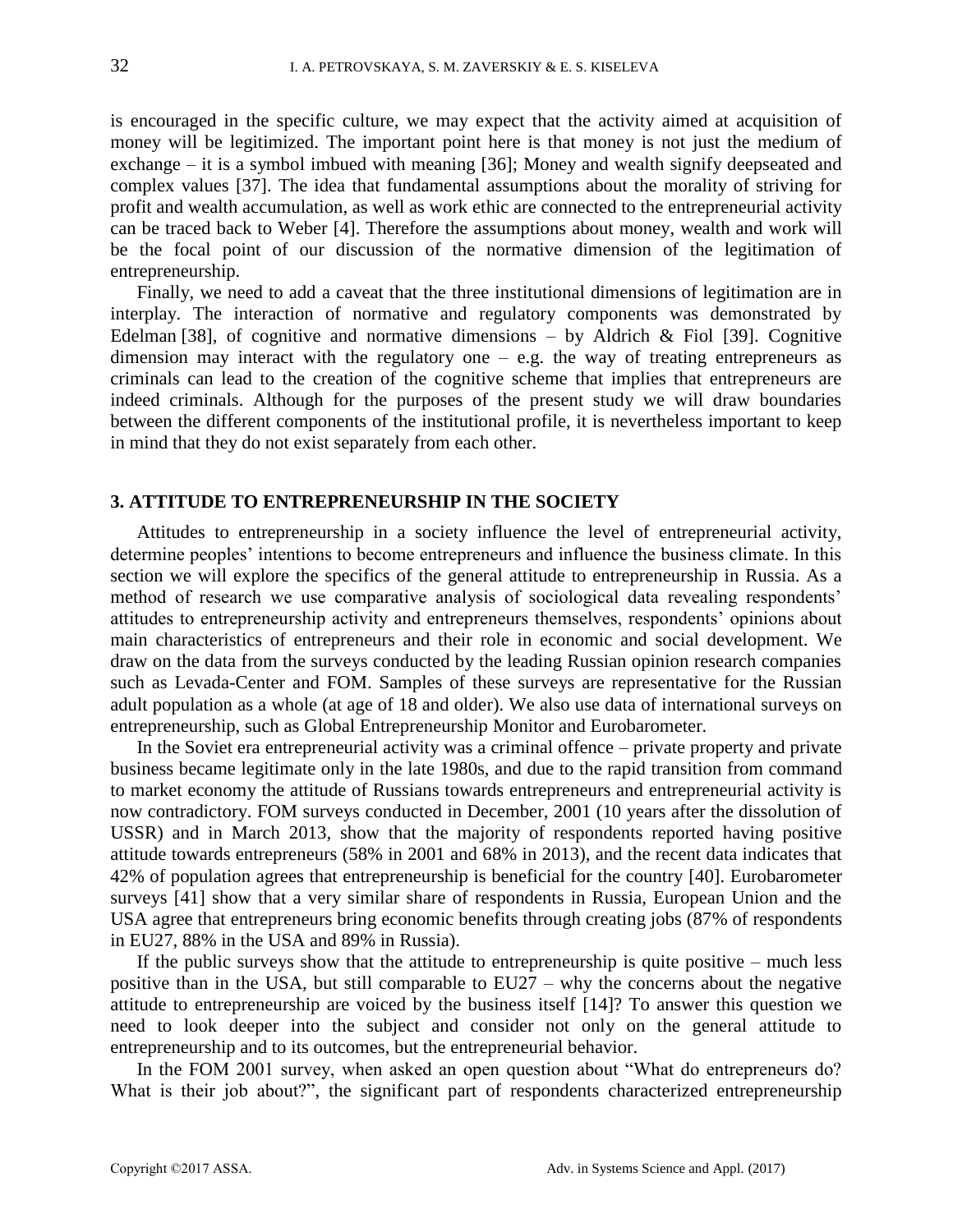largely as a selfish profit-seeking activity. Among the respondents 26% think that entrepreneurs make money: they "grab money", "coin money", "enrich themselves". Another 23% of the respondents point out that entrepreneurs speculate, repurchase goods: "buy cheaper, sell at higher price", "in Soviet times it was called "speculation", "rip-off the consumers". At the same time positive evaluation of entrepreneurial activity is less common. Only 6% of respondents point out that entrepreneurs "launch manufacturing",  $5%$  – that entrepreneurs "develop the economy",  $2%$ – "work hard" and  $2\%$  – "create jobs" [42].

The Eurobarometer survey results [41] also indicate that when it comes to entrepreneurial behavior, the inclination to ascribe negative properties to entrepreneurs in Russia becomes more apparent. The share of respondents agreeing that "entrepreneurs take advantage of other people's work" in Russia exceeds the EU27 and the USA levels and amounts to 76%, and the same applies to the statement "entrepreneurs think only about their own pockets".

Levada-Center has conducted several surveys in 1991-2013 when the respondents were asked to describe the qualities of the Russian and Western entrepreneurs [43], and these indeed support the concerns about the negative image of an entrepreneur: according to the survey results, the respondents see the primary quality of the Russian entrepreneur as the "itch for gains", or profitseeking (with negative connotations), followed by "inclination for deception and fraud", "cornercutting" and "unwillingness to work honestly". Moreover, when compared to the qualities attributed to the Western entrepreneur, the negative image of the Russian entrepreneur becomes even more pronounced: while a Western entrepreneur is characterized by the business acumen (51%), rationality (44%) and competence (39%), the Russian entrepreneur looks for gains mostly of the illicit quality (53%) [43].

Thus, even though the public surveys show the general attitude to entrepreneurship in the Russian society being rather positive than negative, the image of entrepreneurs, the motives of their behavior and their personal qualities are characterized in a primarily negative way, which supports the claim that entrepreneurship is not seen as a legitimate activity. In the following section we will discuss the sources of legitimizing entrepreneurship through the perspective of a three-dimensional institutional profile.

## **4. THREE-DIMENSIONAL APPROACH TO LEGITIMIZATION OF ENTREPRENEURSHIP IN RUSSIA**

As discussed above, the three dimensions, or pillars, of the institutional profile imply three bases of legitimacy. Entrepreneurship is legitimized through laws and regulations (regulatory dimension), through a common frame of reference (cognitive dimension) and through the existent moral base (normative dimension). We will start with the regulatory dimension and focus on the development of the legal legitimation of entrepreneurial activity from the Soviet epoch to the present times, and on the policy statements made by the authorities regarding the current attitude to business legitimation.

## *4.1. The regulatory dimension*

In the Soviet times entrepreneurship was officially qualified as a criminal offence. The Criminal code of Russian Soviet Federal Socialist Republic of 1960 imposed the punishment for "private entrepreneurial activity" of up to 5 years of imprisonment (article 153). Profiteering (article 154) was punished with imprisonment for up to  $\overline{7}$  years. Currency transactions implied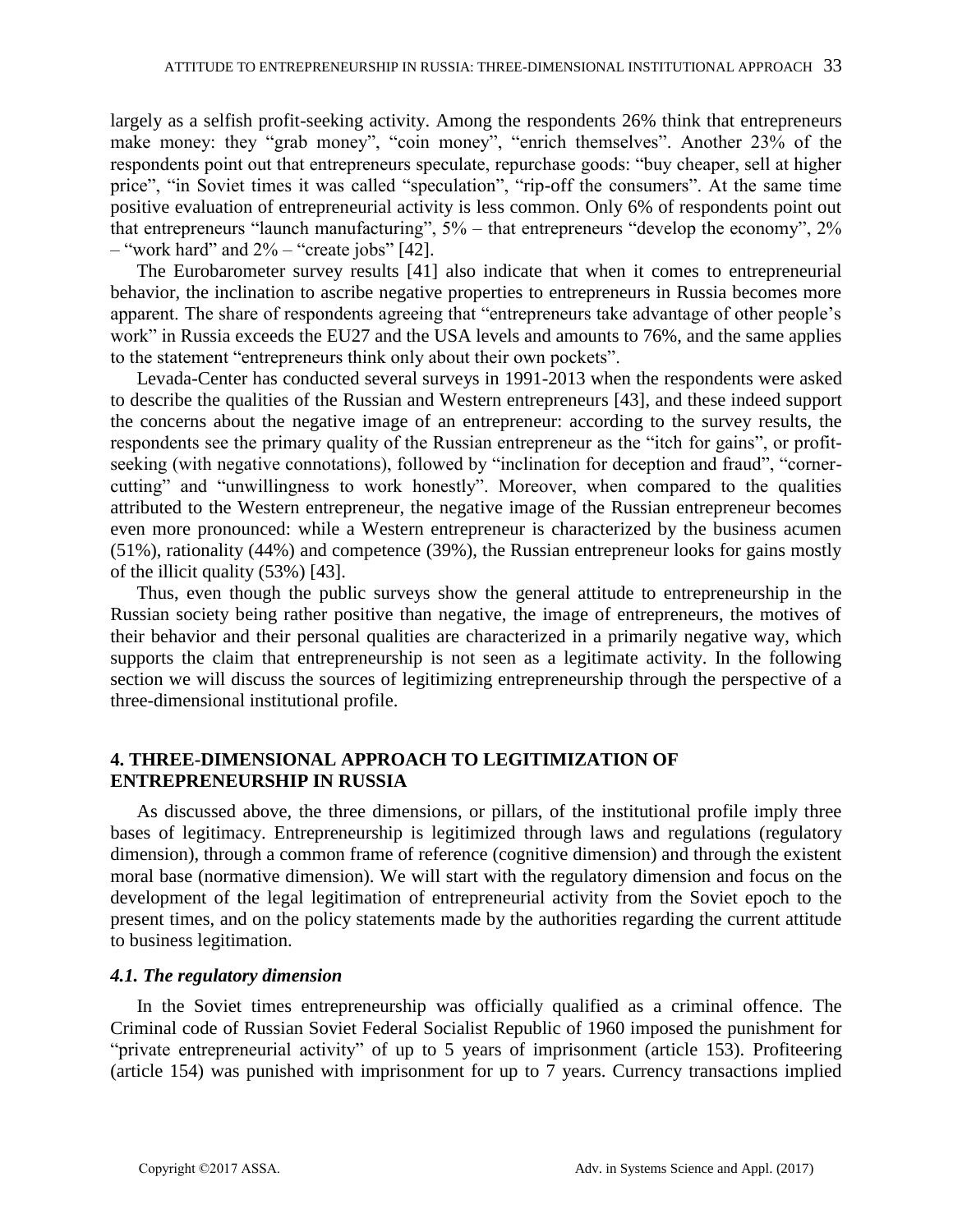punishment ranging from imprisonment for up to 15 years to death penalty (by the special law) – actually, that was an equivalent of punishment for aggravated homicide (article 102).

The legal emergence of entrepreneurs became possible only after 1986, when selfemployment and creation of joint ventures with foreign capital were allowed. After that it became possible to establish cooperative organizations ("cooperatives") – prototypes of private companies able to rent their premises from state enterprises. At the same time, the prosecution of "underground entrepreneurs" was strengthened. However, those entrepreneurs who became rich overnight were distrusted by the society due to the dishonest nature of these earnings. Partly, this was also facilitated by government policies [44]. The sources of immediate enrichment were often connected with certain regulations, providing exceptional opportunities to a small number of admitted individuals. The examples are provision of export licenses, import subsidies, preferential industrial loans and restrictions on domestic prices in some sectors.

However, despite the formal legitimation of entrepreneurship in the legal sense, an ambiguous attitude of public authorities to business and, in particular, to entrepreneurs, was still publicly shown. Even in 1990s, at the time of large-scale liberalization and promotion of entrepreneurship (at least formal), the state acted as a "grabbing hand" [45]. An entrepreneur in Russia in 1990s de-facto was treated by government officials as an object for contrived arraignments and extortions, and not as an object for care and support. As a result, many entrepreneurs could not make their business in a law-abiding way, and had to "go into the shadows" [46].

Since 2000 a number of initiatives were implemented to improve the image of an entrepreneur in Russia and enhance the government support of business (at least in terms of lowering the administrative barriers). However, despite these initiatives, the laws that regulate business activity currently appear to inhibit it to a certain extent, primarily because of their inconsistency: "Even when laws and regulations do not obstruct firms' entry and exit, application and enforcement of rules often remain inconsistent" [47]. Thus the analysis of the regulatory dimension of the institutional profile shows that even though the entrepreneurship is officially legalized, the issue with the regulatory legitimation is an environment which makes it difficult for entrepreneurs to follow the existent laws, thus often forcing them to become illegitimate by default.

### *4.2. The cognitive dimension*

In this study the cognitive dimension of the institutional profile deals with the stereotype of an entrepreneur – a set of widely-shared beliefs about his or her personal attributes and qualities. The beliefs about the qualities of an entrepreneur and the negative stereotype of an entrepreneur have already been discussed above. In the following section we will look at how this stereotype developed and how it was transferred to the population. Specifically, two aspects of stereotype development should be considered: the Soviet ideological attack at the entrepreneurs, and the stereotypes which developed in the transition period.

## *4.2.1. Entrepreneurship and the Soviet ideology*

Stereotypes are formed largely through education. In the Soviet school education the ideological tasks dominated over the educational ones [48]. A special role in the spread of ideology in the Soviet time was played by primary and secondary schools. Elements of ideology were present in many academic disciplines, but the main role in this process was given to history and literature.

The history textbooks in the Soviet Union were the mirror of public policy [49]. The idea that history textbooks should play the central role in the ideological construction was formulated in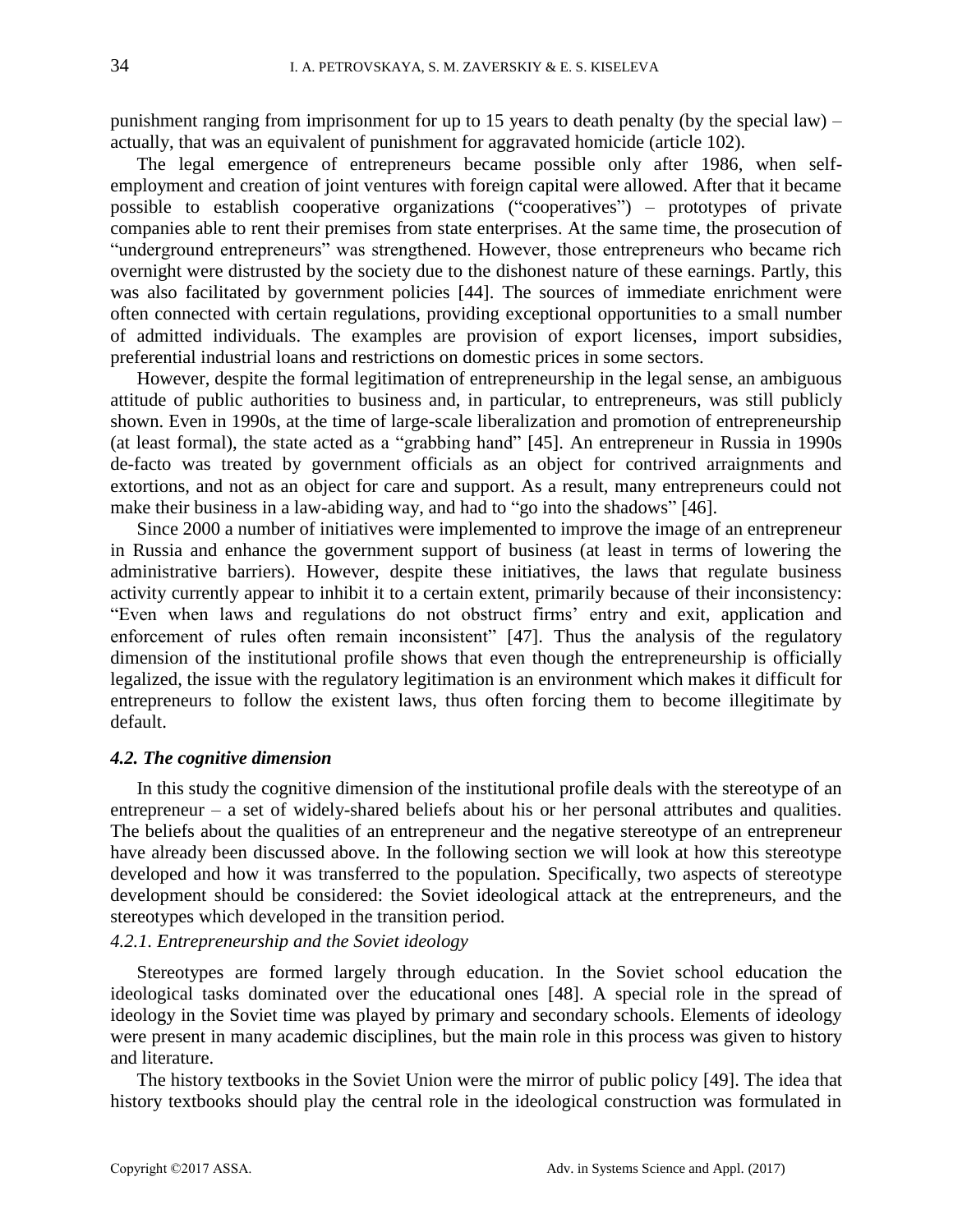the USSR in 1930. In March 1934, the current state of history teaching in schools has been the subject of two sessions of the Politburo, and Stalin was personally involved in the editing of general history textbook [50]. One of the reviews on a history textbook, written in 1948, was rather typical and stated that "the idea of irreconcilable class struggle of the proletariat against all its enemies should permeate all textbook exposition. As a result of modern history studies, Soviet schoolchildren should feel the hatred of capitalism and its' political leaders, should feel contempt and disgust for the social-democratic lackeys of capitalism" [51]. Later, in the post-Stalin times, the situation has changed only slightly – in the Resolution of the Central Committee of the CPSU and the USSR Council of Ministers of 1959 it was stated that the course of history in the secondary school should form the belief in the inevitable collapse of capitalism and the victory of communism.

In line with this, one of the central places of the Soviet history textbooks was devoted to a crisis of capitalism, and futility of this way of development was strongly substantiated. A capitalist was portrayed almost exclusively as an immoral oppressor of the working people. In line with this, it was stated that only centralized, authoritarian state is necessary for USSR. Noteworthy, the key findings on these topics in new history textbooks of the post-Soviet era were largely preserved, although the grounds have changed [49].

Teaching of literature also occupied a significant place in Soviet schools. This was largely due to the fact that Russian literature was a synthetic phenomenon, exercising at one time the functions of philosophy, humanities, the social and political platform [52]. Accordingly, the image of an entrepreneur as shown in the literature, especially in the classical literature of the XIX century, has produced a number of stereotypes that are deeply embedded in the consciousness of many generations. Moreover, the educational curricula focused only those works from the variety of classical literature that supported existence of such stereotypes. As a result, the idea of entrepreneurship as a free creativity was undermined. Description of business was focused not on the business itself, but only on money acquisition, while business activities were associated with a number of negative characteristics: moral decay, deceit, exploitation of other people, even crime [53]. The origins of entrepreneurial success, vitality and energy of businessmen were seen in the illegibility in achieving the goals – people moved by a passionate desire to create value often found themselves unable to resist the temptation to "accelerate" it through fraud, corruption, forgery [54]. Referring to the surveys quoted above [43] this set of characteristics remarkably coincides with the personal qualities attributed to entrepreneurs in the post-soviet times.

## *4.2.2. The image of entrepreneur in transition period*

Even though in Soviet times entrepreneurship was a criminal offence, some individuals were still involved in these activities, and some of them were convicted and sentenced to prison. Thus in the post-Soviet era it turned out that business experience and spirit of entrepreneurship can be often attributed to ex-prisoners. While being in prison, they had time to develop connections in the criminal world, and thus, later on, the newborn entrepreneurs were surrounded by former criminals. In a situation when property protection and law enforcement were extremely poor, the private businesses had to resolve problems with the help of the so-called "roof" ("krysha") that provided protection of their lives and interests [55]. As a result, the public perception of business, even after it was legitimized by the authorities, was still associated with illegal and criminally bound activities.

The other category of new-born businessmen which emerged in the transition period was former Communist party officials, managers of public enterprises and government officials. Their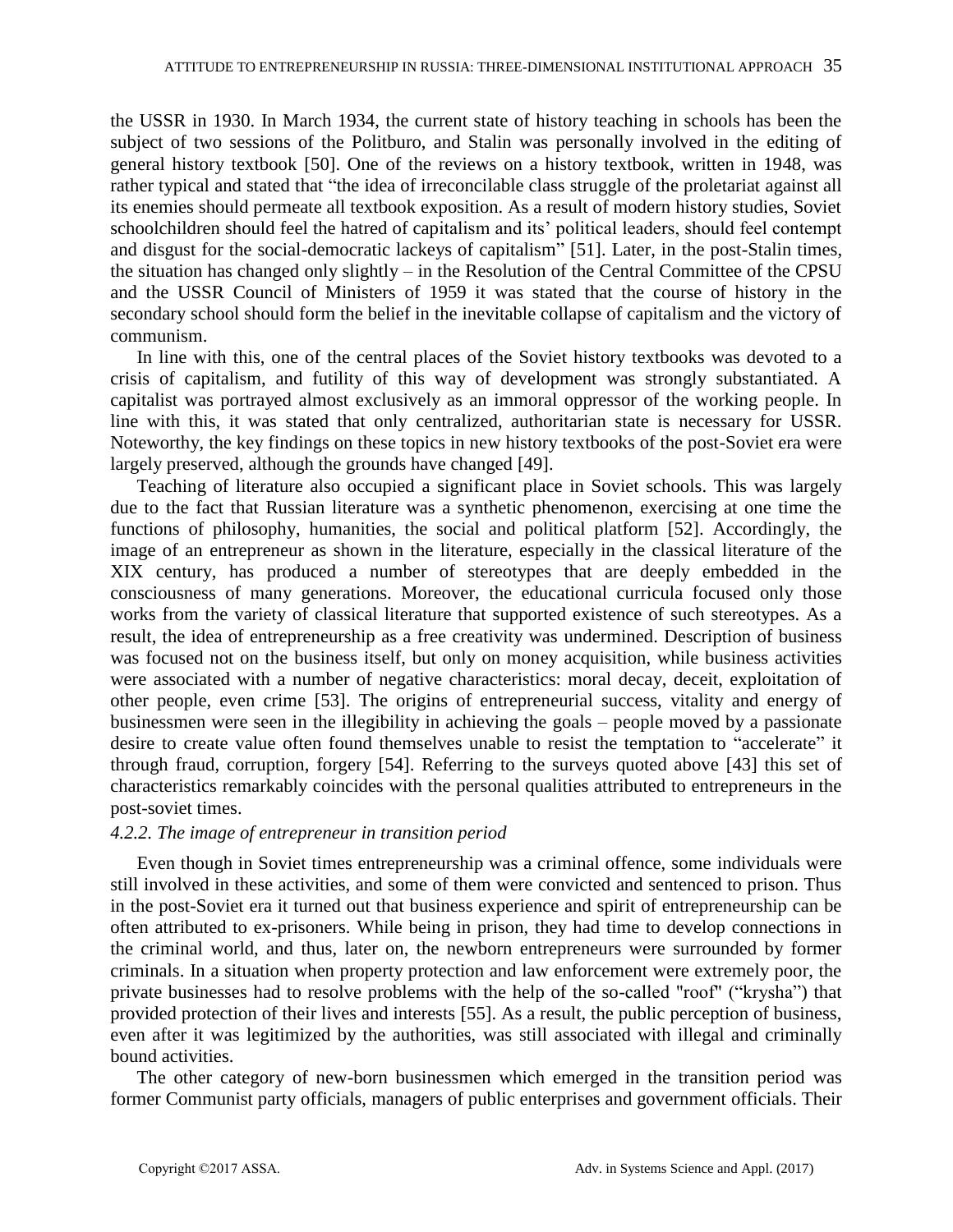credibility among ordinary people was rather low at all times, but after legalization of business it turned out that what had previously been considered as public property suddenly became someone's undeserved, but legal private property, which created a strong feeling of unfairness in the general public. This was also stipulated by numerous cases of administration officials legally obtaining a privileged position during the privatization of enterprises. The large-scale fund withdrawals from these enterprises (for the benefit of privatizers) were held directly in front of workers who were paid with significant delay [56].

The privatization process largely affected the public attitude to entrepreneurship. After privatization the majority of Russian citizens did not get any income-generating property, in contrast to propaganda of privatization. Moreover, they felt themselves robbed. This became especially evident after the "shares for loans" auctions used for privatization of major state enterprises that invited questions among the public – why did somebody become the owner of resources and enterprises that were built by thousands of people and worked for decades almost for free [57]. And even if the new owners paid something for the assets, there still was the question about origins of the money. The media reports about dollar billionaires further led to negative and even hateful attitude to them. "Itching for gains" as an attribute of an entrepreneur may be largely traced back to the privatization as well as to the Soviet era. Thus the complicated history and heritage of the transition period still influences the perceptions of entrepreneurship, and combined with the issues in the regulatory dimension contributes to the persistence of the negative general stereotype of the entrepreneur in the society.

#### *4.3. The normative dimension*

As mentioned above, the normative dimension of the institutional environment deals with basic assumptions relate to the fundamental moral dimensions of entrepreneurial activity: assumptions about money and wealth, and about work as a means to acquire it.

In essence, business behavior is aimed at revenue generation through seeking opportunities and rational allocation and utilization of resources. This contrasts sharply with the superiority of spiritual over material inherent in the Russian culture. This opposition is well illustrated in Chekhov's "The Cherry Orchard", where Lopakhin, whose character doesn't display any negative traits, nevertheless invites antipathy by his triumph after the acquisition of the cherry garden. His behavior, which makes perfect sense from the business perspective, doesn't invite any compassion as opposed to the behavior and attitudes of the impractical and passive landowners living in the past. Similar opposition can be found in Dostoevsky's protagonist's speculation on "which is the worst of the two - Russian ineptitude or the German method of growing rich through honest toil", followed by stating his preference for the former: "I would rather live a wandering life in tents, ... than bow the knee to a German idol" [58]. Why does "ineptitude" emerge as a more worthy option than "honest toil"? We argue that the roots of this can be found in the specific attitude to money, wealth and work shaped partly by religion and work ethic.

## *4.3.1. Assumptions about money and wealth*

The concept of money and wealth is one of the focal points in the discussion of legitimation of entrepreneurship: if money-seeking is encouraged in the specific culture, we may expect that the activity aimed at acquisition of money will be legitimized. In Russia, the specific attitude to money and wealth has developed under the influence of the religion and the general course of economic development. These will be considered further on.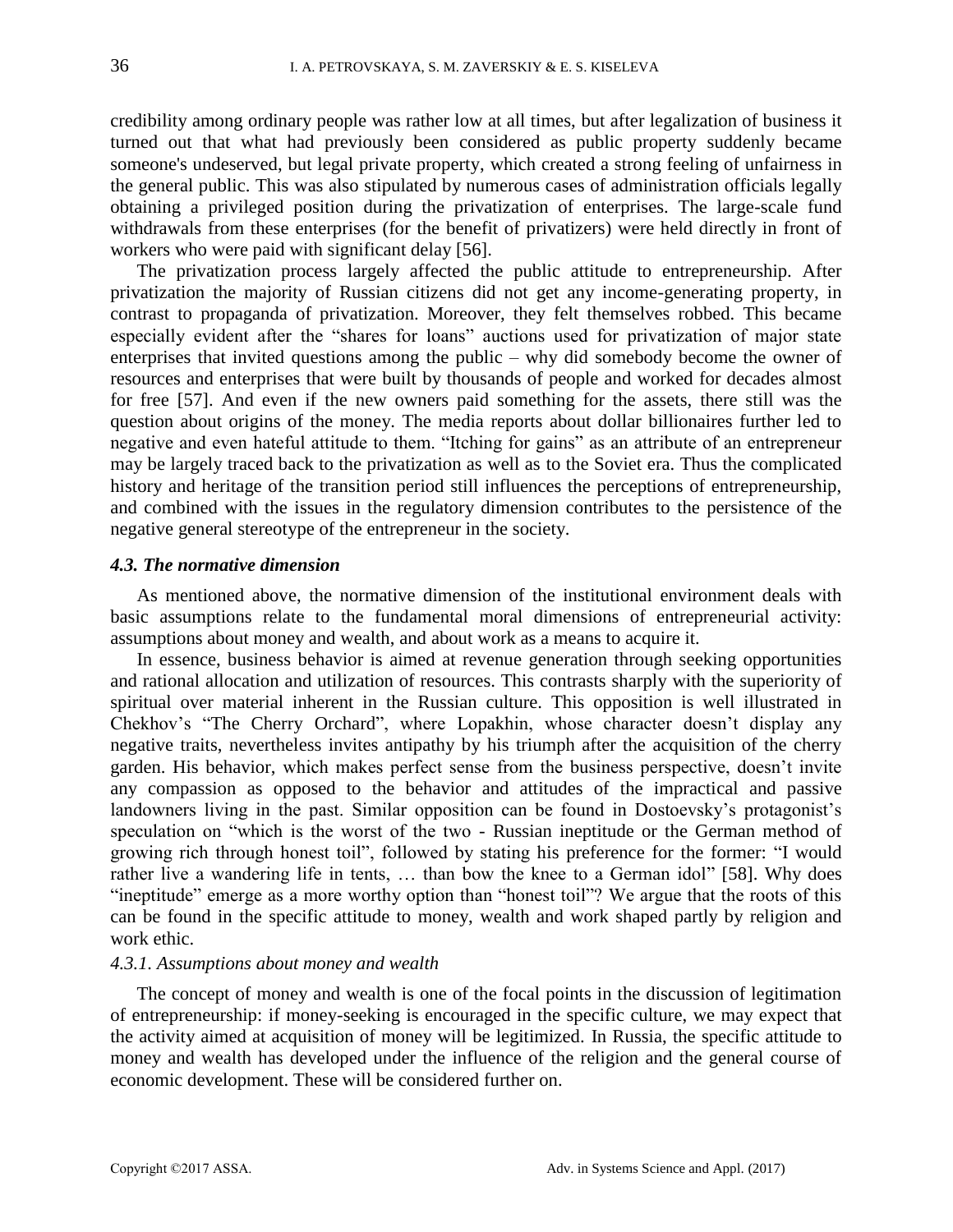The Orthodox religion promotes the ideals of simplification and humility. The "mundane way of escape and pilgrimage", "high estimate of begging and poverty" was preached already in ancient religious poetry [52,59]. Accordingly, the entrepreneurs saw their activities not only and not so much directed towards accumulation of wealth, but rather as a kind of a mission entrusted by God or fate. A distinctive feature of Orthodoxy is that the owner is not the master of his estates, but is the manager of the God's belongings that he was given for temporary use during his life [60]. It was typically said that the wealth was granted by God for use, and God will require a report on it, which contributed to the development of philanthropy that was regarded as the fulfillment of a duty [61,60]: by 1900, in Moscow there were more donations produced than in Paris, Berlin and Vienna combined [60]. Thus money and wealth were not considered as fundamental values, and were treated as perishable and incidental, subject to a high risk of loss. This may have continued into the modern period and manifest itself in the desire to immediately make a handsome fortune [62]. Insecurity, lack of guarantees of the irreversibility of reforms, instability in the economy lead to the spread of "a one-time" business psychology, that has nothing to do with the care for reputation or business ethics.

#### *4.3.2. Assumptions about work*

Assumptions about work – its meaning and its purpose – are as central to the discussion of entrepreneurship as are the assumptions about money. The Soviet period undermined the meaning of work and the incentives for productive work. Higher salaries were not necessarily aligned with productivity growth, the rates were normalized, and the employees knew that they get paid primarily for the time spent for work, and not for the result. Moreover, motivation was restricted by the limited availability of career opportunities. As noted in the popular saying, "They pretend that they pay us and we pretend that we work" [44]. However, even in the pre-Soviet period work had specific connotations that shaped the assumptions about work and its meaning.

The etymology of the word "work" ("trud") in Russian implies that the work is seen as a necessary burden or necessary evil rather than the source of joy or fulfillment: work is "everything that requires effort, diligence and care, any tension of bodily or mental powers, all that makes tired" [63]. Religion and the work ethic it implies also have the fundamental influence on the assumptions about the meaning of work and its purpose. In pre-revolutionary period the work ethic that was dominant among peasants and industrial workers was minimalist or traditional [64], focused on meeting the modest, almost minimal needs for food, clothing, shelter [65]. Minimalist consumption standards allow individuals not to worry about the accumulation of wealth [66]. This type of work ethic existed in Europe as well, but with the start of industrialization it began to transform – the process which Weber associated with the emergence of Protestantism [67]. While the Protestant ethic, according to Weber, suggests that the criteria chosen for salvation is the welfare, and the path to welfare is multiplication of wealth through work [67], the Orthodox church suggests that economic activity has nothing to do with the salvation of souls. In Orthodoxy, not any work is useful, but only work that contributes to the improvement of the soul. Orthodox religion doesn't denounce work per se – on the contrary, work is seen as a natural mode of life [68]. However, the ultimate goal of any activity, including economic activity, is spiritual improvement, and material well-being is not connected with the prospects of salvation. Moreover, the extent of this material well-being is set at the level which provides for meeting the basic needs, and anything exceeding this level is not seen as moral.

The situation has partly changed in the Soviet era. Marxist ideology stated that work "transformed apes into men", and the love for work was a measure of moral maturity. Working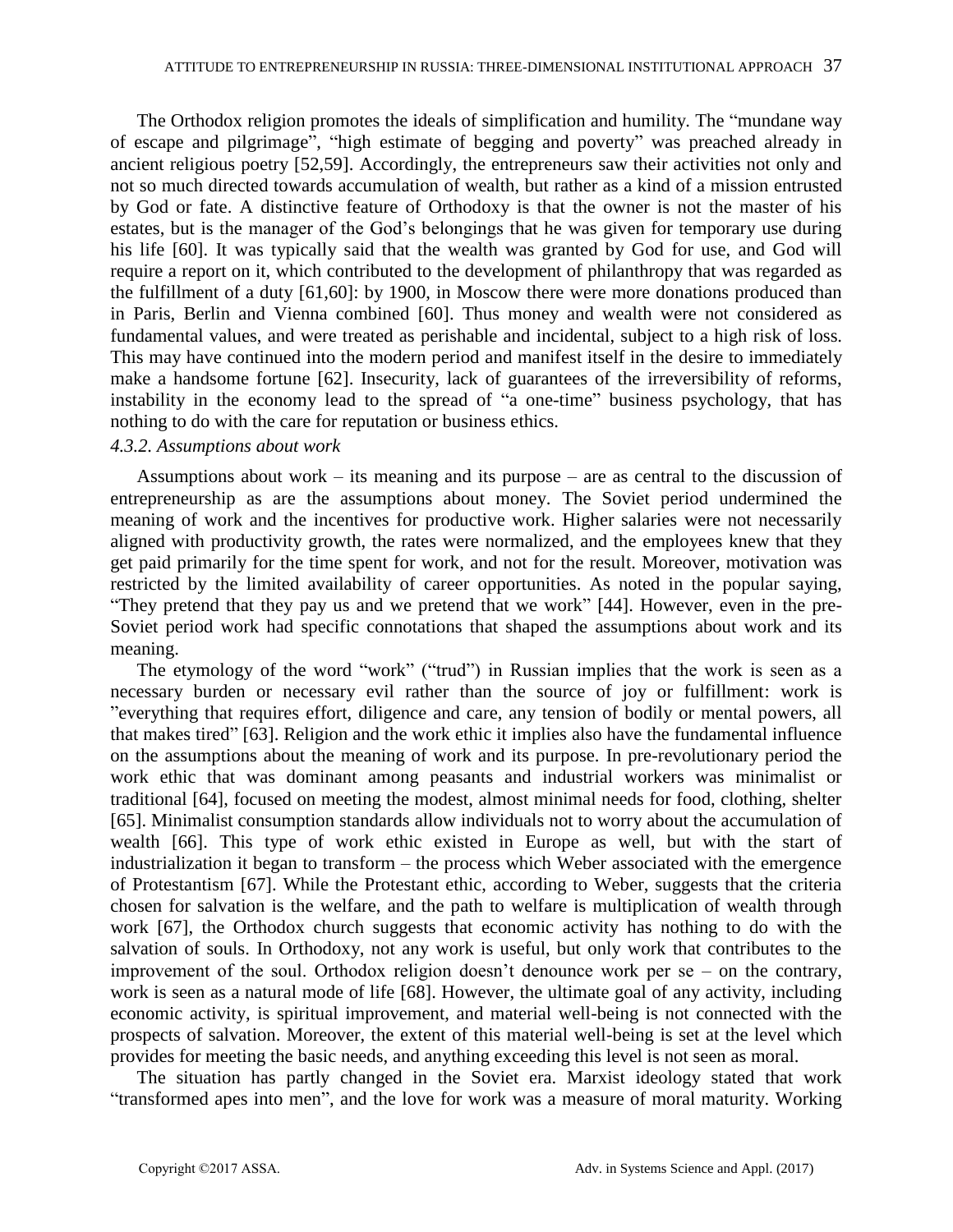was a primary activity, and those who were not engaged in public production without good reason were considered as "parasites" and were subject to criminal prosecution [66]. Due to this emphasis on working Soviet model is sometimes compared with Protestantism [69] – however, the important difference was that in terms of the Soviet ideology the purpose of work was not to obtain individual benefits, but contribute to meeting the goals of the society, as stipulated in 1977 Constitution of the USSR.

The assumptions about work and its meaning which constitute the normative dimension of the institutional profile allow an observation that the Soviet experiment didn't develop in a vacuum, but to some extent built on the existent normative environment. It can be seen that some aspects of these assumptions are deep-lying and even based on etymology. Recent research suggests that work values have been changing since the start of the transition period, and the changes happen very quickly [70] – specifically, money comes to be seen as a primary reason for work, which is typical for the emerging economies [71]. However, research also suggests that the general attitude to entrepreneurship is defined primarily by the morality of aspiration for wealth [72], which supports the concept of moral legitimation as essential to legitimation of entrepreneurship [13].

## **5. CONCLUSION**

The issue of legitimacy of entrepreneurship in Russia dates back many centuries and cannot be attributed only to the Soviet period. However, the Soviet times delivered probably the strongest blow to the legitimation of entrepreneurship. Entrepreneurship was a criminal offense, and the system of education transferred a negative image of entrepreneur to the population. Thus currently one of the problems that have to be dealt with is the generational gap in assessing entrepreneurial activity and its role in the economy. While the positive attitude towards entrepreneurs is typical for the young and educated population groups, the older generation sees it mainly through the negative lens [42]. However, the younger generation is placed in the complicated institutional environment which often provides conflicting messages, especially its regulative component. What is needed now is the change regarding all the three dimensions of the institutional profile. Clear messages about the legitimacy of entrepreneurship should be sent by the state and the government, and the rules of the game should be set and observed (regulatory dimension). The positive stereotypes of entrepreneurs should be developed and transmitted (cognitive dimension). The normative dimension, which deals with the basic assumptions and with the deepest layers of culture, is the most difficult to change, however it should also be addressed. The globalizing world and the contact with different cultures that it brings may gradually influence the change of these basic assumptions. In any case, what is required for the further development of entrepreneurship is the consistent policy and the consistent effort that recognizes the interconnection between the different dimensions of the institutional environment and their specifics. Entrepreneurship is one of the key drivers of the economic growth, and the current level of entrepreneurial activity in Russia undermines its potential for diversifying the economy, thus making it susceptible to the fluctuations in oil and gas prices that can be subject to the market manipulations. Development of the institutional environment with an aim to support and promote entrepreneurship is thus becoming a key to opening the unlimited dimensions of economic growth [73].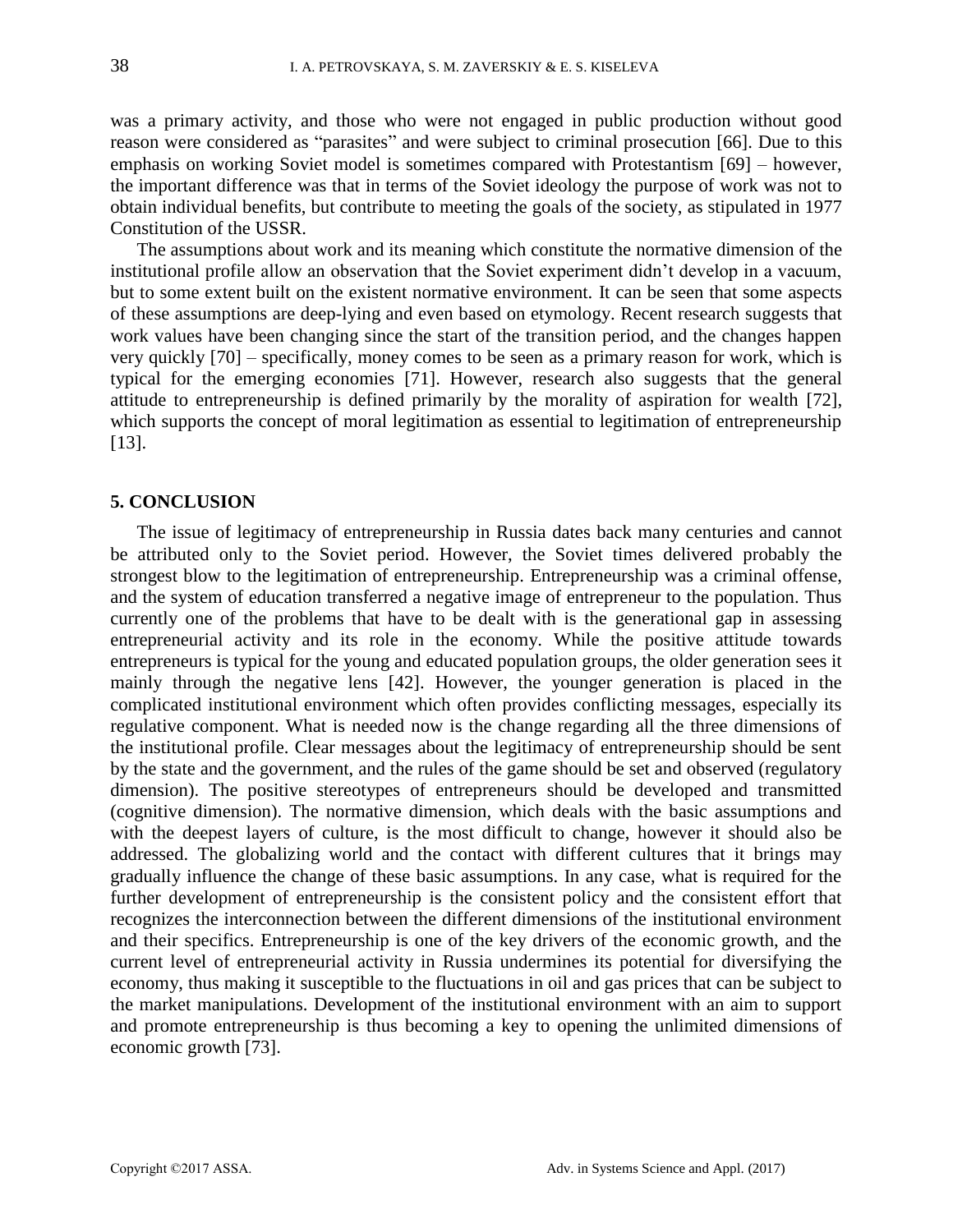## **REFERENCES**

- [1] Global Entrepreneurship Monitor. (2017). *Country profiles, 1999-2016*. [Online]. Available: http://www.gemconsortium.org/country-profiles
- [2] North, D. (1990). *Institutions, Institutional Change and Economic Performance*. Cambridge, UK: Cambridge University Press.
- [3] Acemoglu, D. & Verdier, T. (1998). Property rights, corruption and the allocation of talent: A general equilibrium approach. *The Economic J.*, 108(450), 1381–1403
- [4] Thomas, A. S. & Mueller, S. L. (2000). A case for comparative entrepreneurship: Assessing the relevance of culture, *J. Int. Business Studies*, 31(2), 287-301.
- [5] Uhlaner, L. & Thurik, R. (2007). Postmaterialism influencing total entrepreneurial activity across nations, *J. Evolutionary Economics*, 17(2), 161-185.
- [6] König, C., Steinmetz, H., Frese, M., Rauch, A. & Wang Z. M. (2007). Scenario-based scales measuring cultural orientations of business owners. *J. Evolutionary Economics*, 17(2), 211-239.
- [7] Hofstede, G. (2001). *Culture's consequences: Comparing values, behaviors, institutions and organizations across nations.* Thousand Oaks, CA: Sage Publications.
- [8] Inglehart, R. (1997). *Modernization and post-modernization: Cultural, economic, and political change in 43 societies.* Princeton, NJ: Princeton University Press.
- [9] Kostova, T & Roth, K. (2002). Adoption of an organizational practice by subsidiaries of multinational corporations: Institutional and relational effects. *Academy of Management J.*, 45(1), 215-233.
- [10]Scott, W. R. (2003). Institutional carriers: reviewing modes of transporting ideas over time and space and considering their consequences. *Industrial and Corporate Change*, 12(4), 879-894.
- [11]Busenitz, L., Gomez, C. & Spencer, J. W. (2000). Country institutional profiles: Unlocking entrepreneurial phenomena. *Academy of Management J.*, 43(5), 994-1003.
- [12]Baumol, W. J. (1990). Entrepreneurship: Productive, unproductive, and destructive. *J. Political Economy*, 98(5), 893-921.
- [13]Etzioni, A. (1987). Entrepreneurship, adaptation and legitimation: A macro-behavioral perspective. *J. of Economic Behavior and Organization*, 8(2), 175-189.
- [14]Verkhovskaia, O. R. & Dorokhina M. V. (ed.) (2011). *Global Entrepreneurship Monitor. Russia 2011.* [Online], Available: http://www.gemconsortium.org/docs/2407/gem-russia-2011-report
- [15]Suchman, M. C. (1995). Managing legitimacy: Strategic and institutional approaches. *Academy of Management Review*, 20(3), 571-610.
- [16]Tyler, T. R. (2006). Psychological perspectives on legitimacy and legitimation. *Annual Review of Psychology*, 57, 375-400.
- [17]Veciana, J. M. & Urbano, D. (2008). The institutional approach to entrepreneurship research. Introduction. *Int. Entrepreneurship and Management J.*, 4(4), 365-379.
- [18]Manolova, T. S., Eunni, R. V. & Gyoshev, B. S. (2003). Institutional environments for entrepreneurship: Evidence from emerging economies in Eastern Europe. *Entrepreneurship Theory and Practice*, 32(1), 203–218.
- [19]Eden, L. & Miller, S. R. (2004). Distance matters: Liability of foreignness, institutional distance and ownership strategy, *Adv. Int. Management*, 16, 187-221.
- [20]Munir, K. A. (2002). Being different: How normative and cognitive aspects of institutional environments influence technology transfer, *Human Relations*, 55(12), 1403-1428.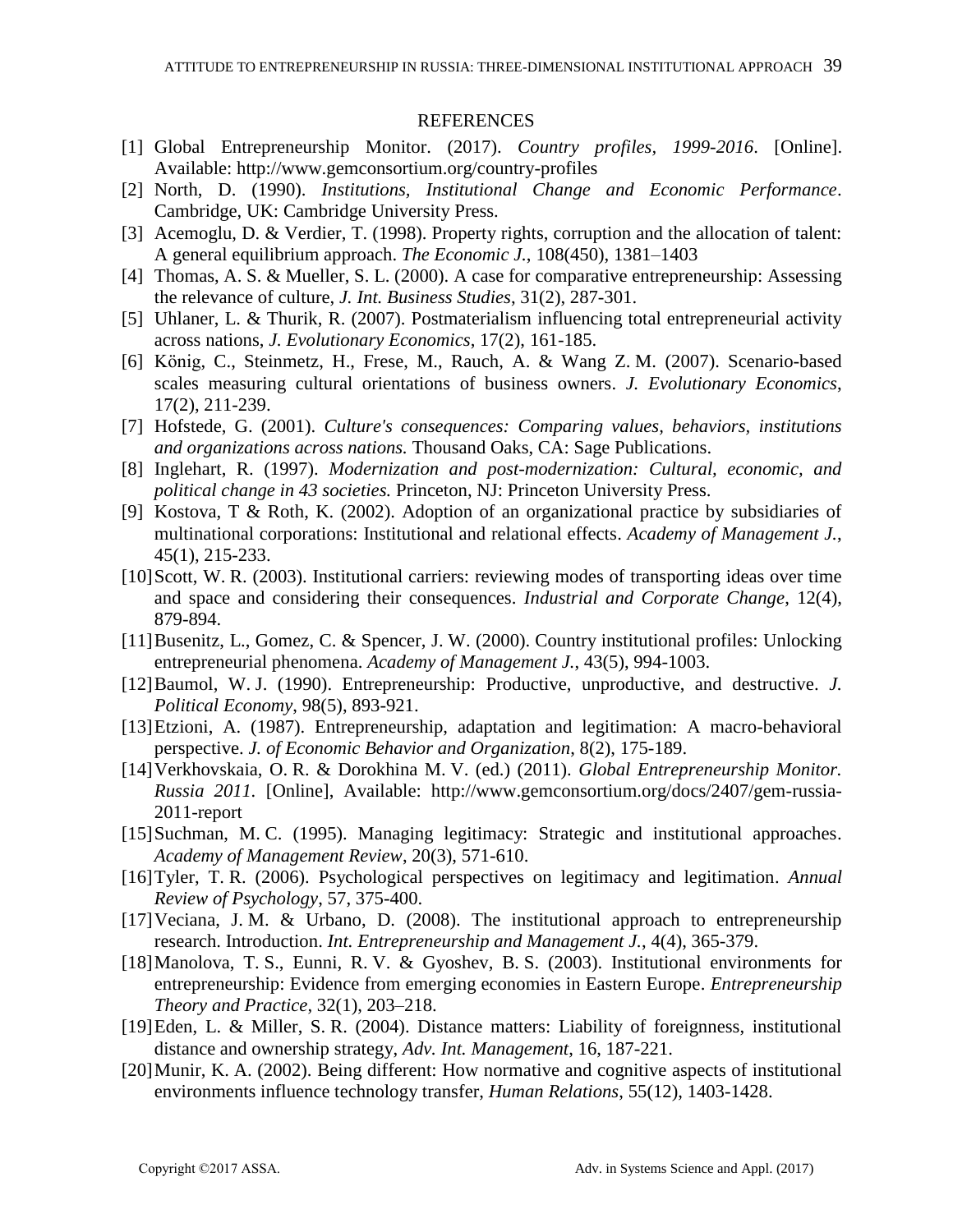- [21]Kostova, T. & Zaheer, S. (1999). Organizational legitimacy under conditions of complexity: The case of the multinational enterprise. *Academy of Management Review*, 24(1), 64-81.
- [22]McGarty, C., Yzerbyt, V. Y., Spears, R. (Eds.) (2005). *Stereotypes as explanations: The formation of meaningful beliefs about social groups.* Cambridge, UK: Cambridge University Press.
- [23] Stewart Jr., W. H., Carland, J. C., Carland, J. W., Watson, W. E. & Sweo, R. (2003). Entrepreneurial dispositions and goal orientations: A comparative exploration of United States and Russian entrepreneurs, *J. Small Business Management*, 41(1), 27-46.
- [24]Ardichvili, A. & Gasparishvili, A. (2003). Russian and Georgian entrepreneurs and nonentrepreneurs: a study of value differences*, Organization Studies*, 24(1), 29-46.
- [25]Schwartz, S. H. (1992). Universals in the content and structure of values: Theoretical advances and empirical tests in 20 countries, *Adv. Experimental Social Psychology*, 25(1), 1-65.
- [26]Naumov, A. & Puffer, S. (2000). Measuring Russian culture using Hofstede's dimensions. *Applied Psychology*, 49(4), 709-718.
- [27]Naumov, A. & Petrovskaia, I. (2011). Izmeneniia v rossiiskoi delovoi culture v period 1996-2006 gg. [Business culture changes in Russia (1996-2006)]. *Vestnik Moskovskogo Universiteta. Seriia 24: Menedzhment,* 2*,* 65-97 [in Russian]*.*
- [28]Latov, Iu. & Latova, N. (2007). Otkrytiia i paradoxy etnometricheskogo analiza rossiiskoi khoziastvennoi kultury po metodike G. Hofstede [Discoveries and paradoxes of the ethnometric analysis of Russian economic culture based on G. Hofstede's method]. *Mir Rossii [World of Russia]*, 16(4), 43-72 [in Russian]*.*
- [29]Grachev, M. V. & Bobina, M. A. (2006). Russian organizational leadership: Lessons from the GLOBE study, *International Journal of Leadership Studies*, 1(2), 67-79.
- [30]Lebedeva, N. & Tatarko, A. (2012) *Values of Russians: The dynamics and relations towards economic attitudes.* Higher School of Economics Research Paper No. WP BRP, 2012, 3, 3, [Online]. Available: http://www.hse.ru/data/2012/02/18/1263036400/03SOC2012.pdf
- [31]Trompenaars, F., Hampden-Turner, Ch. (1993). *Riding the waves of culture: Understanding cultural diversity in business*. London, UK: The Economist Books Ltd..
- [32]Schein, E. H. (1984). Coming to a new awareness of organizational culture., *Sloan Management Review*, 25(2), 3-16.
- [33]Kluckhohn, F. R. & Strodtbeck, F. L. (1961). *Variations in value orientations.* Westport, CT: Greenwood Press.
- [34]Morris, M. W., Leung, K., Ames, D. & Lickel, B. (1999). Views from inside and outside: Integrating emic and etic insights about culture and justice judgment. *Academy of Management Review*, 24(4), 781-796.
- [35] Hull, D. L., Bosley, J. J. & Udell, G. G. (1980). Renewing the hunt for the heffalump: Identifying potential entrepreneurs by personality characteristics. *J. Small Business*, 18(1), 11-18.
- [36]Furnham, A. (1984). Many sides of the coin: The psychology of money usage. *Personality and Individual Differences*, **5**(5), 501-509.
- [37]Kornhauser, M. E. (1994). Morality of money: American attitudes toward wealth and the income tax. *Indiana Law J.*, 70(1), 119-169.
- [38]Edelman, L. B. (1992). Legal ambiguity and symbolic structures: Organizational mediation of civil rights law. *American J. Sociology*, 97(6), 1531-1576.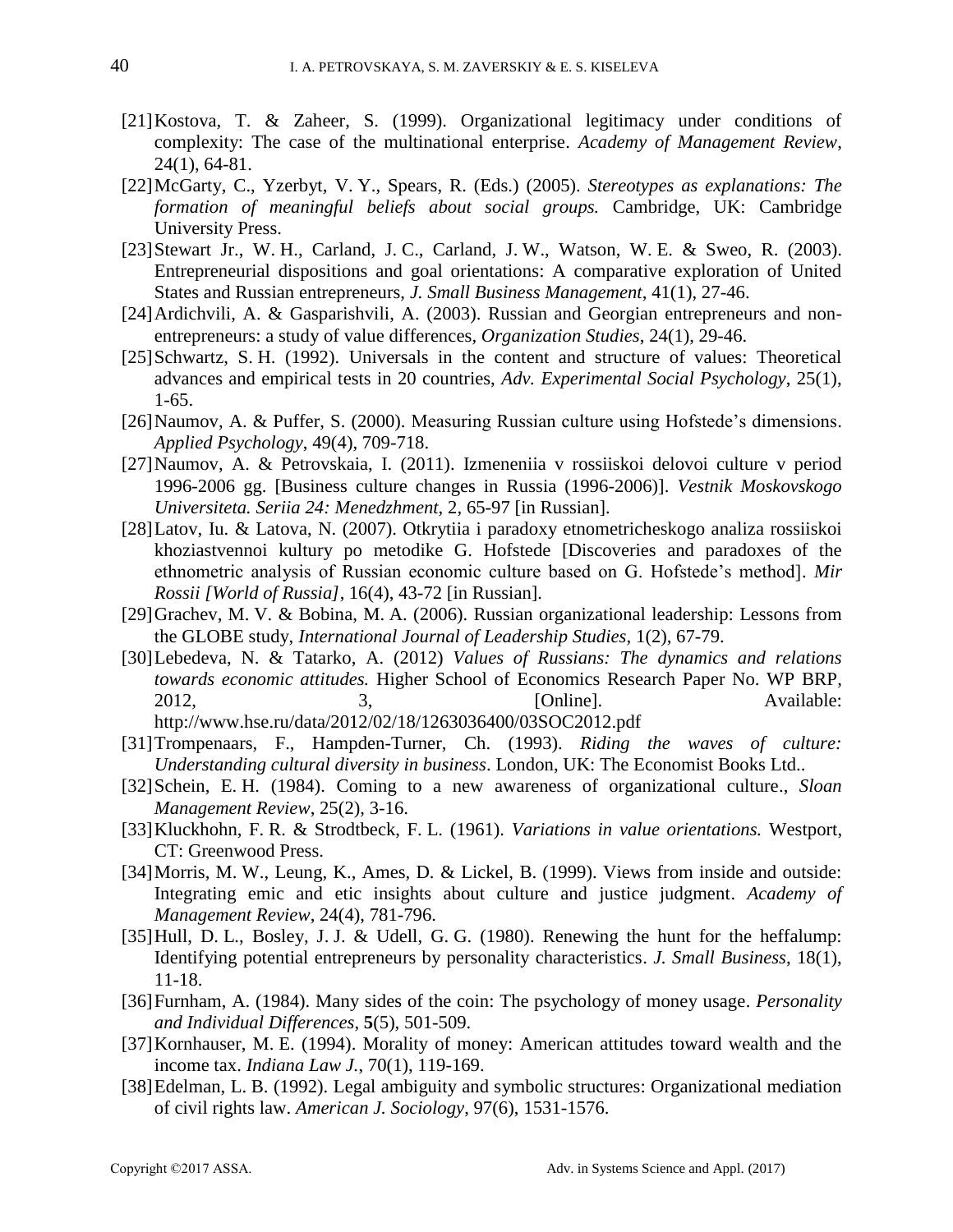- [39] Aldrich, H. E. & Fiol, C. M. (1994). Fools rush in? The institutional context of industry creation. *Academy of Management Review*, 19(4), 645-670.
- [40]FOM. (2016 July, 4). *Otnoshenie k predprinimatel'stvu i predprinimateliam* [Attitude to entrepreneurship and entrepreneurs]. FOM. [Online]. Available: entrepreneurship and entrepreneurs], FOM, [Online], Available: http://fom.ru/Ekonomika/12735 [in Russian].
- [41]Eurobarometer (2012, August). *Entrepreneurship in the EU and beyond.* European Commission. Flash Eurobarometer 354, June - August 2012, [Online], Available: http://ec.europa.eu/public\_opinion/flash/fl\_354\_en.pdf
- [42]FOM. (2001, December 6). *Predprinimatel'stvo i predprinimateli* [Entrepreneurship and entrepreneurs]. FOM, [Online], [http://bd.fom.ru/report/cat/ec\\_bus/small\\_business/dd014631](http://bd.fom.ru/report/cat/ec_bus/small_business/dd014631) [in Russian].
- [43]Levada-Center. (2013, June 10). *Rossiiane o predprinimateliakh. Press-vypusk [Russians about entrepreneurs. Press release].* Levada-Center, [Online]*.* Available: http://www.levada.ru/old/10-06-2013/rossiyane-o-predprinimatelyakh [in Russian].
- [44]Zubov, A. (Ed.) (2011). *Istoriia Rossii. XX vek: 1939-2007 [History of Russia. XX century: 1939-2007]*. Moscow, Russia: Astrel, Ast, [in Russian]*.*
- [45]Shleifer, A. & Vishny, R. (2002). *The grabbing hand: government pathologies and their cures.* Cambridge, MA: Harvard University Press.
- [46]Latov, Iu. (2003). *Antikapitalisticheskaia mental'nost' rossiian – bar'er na puti k legalizatsii* [Anti-capitalist mentality of the Russians – barrier on the way to legalization], *Neprikosnovenniy Zapas*, 3(29), 64-70 [in Russian]*.*
- [47]World Bank Group (2013, October 23) *Doing Business 2013: Smarter Regulations for Small and Medium-Size Enterprises.* [Online], Available: <http://www.doingbusiness.org/reports/global-reports/doing-business-2013>
- [48]Dobrenko, E. (1997). *Formovka sovetskogo chitatelia. Sotsialnye i esteticheskie predposylki rezepcii sovetskoi literatury* [Formation of a soviet reader. Social and aesthetical antecedents of receiving soviet literature]*.* Saint Petersburg, Russia: Academicheskii proekt [in Russian].
- [49]Zhukovskaia, I. (2002). Chemu my uchim, prepodavaia istoriyu [What we teach at history lessons]. *Prepodavanie istorii ishchestvoznaniia v shkole*, 9, 35-47 [in Russian]*.*
- [50]Chapkovskii, F. (2011). Uchebnik istorii i ideologicheskii defitsit [History textbook and ideological deficit]. *Pro et Contra*, 2011, January-April, 117-123 [in Russian].
- [51]Tikhonov, V. (2012). Ideologicheskie kampanii "pozdnego stalinizma" i shkol'nyi uchebnik po novoi istorii [Ideological campaigns of "late Stalinism" and school textbook on modern history]. *Istoriya: elektronnyi nauchno-obrazovetelnyi zhurnal*, 5(13),[Online]*,* Available: [http://cliohvit.ru/view\\_post.php?id=106](http://cliohvit.ru/view_post.php?id=106) [in Russian]
- [52]Kondakov, I. (1998). *Russkaia kultura: Kratkii ocherk istorii i teorii* [Russian culture: Brief outline of history and theory]*.* Moscow, Russia: Knizhnyi dom "Universitet", [in Russian]*.*
- [53]Milekhina, T. (2005). Obraz predprinimatelia v russkoi slovesnosti [The image of entrepreneur in Russian literature], *Vestnik OGU*, 11, 208-114 [in Russian]*.*
- [54]Zarubina, N. (2003). Rossiiskii predprinimatel' v hudozhestvennoi literature XIX nachala XX veka [Russian entrepreneur in belles-lettres of XIX and early XX century], *Obschestvennye Nauki i Sovremennost'*, 1, 101-115, [in Russian]*.*
- [55]Chazan, G. (2011, November 2). Russian Oligarch Seeks to Distance Himself From Rival, *The Wall Street Journal*, [Online], Available: http://www.wsj.com/articles/SB10001424052970203707504577012132373208086